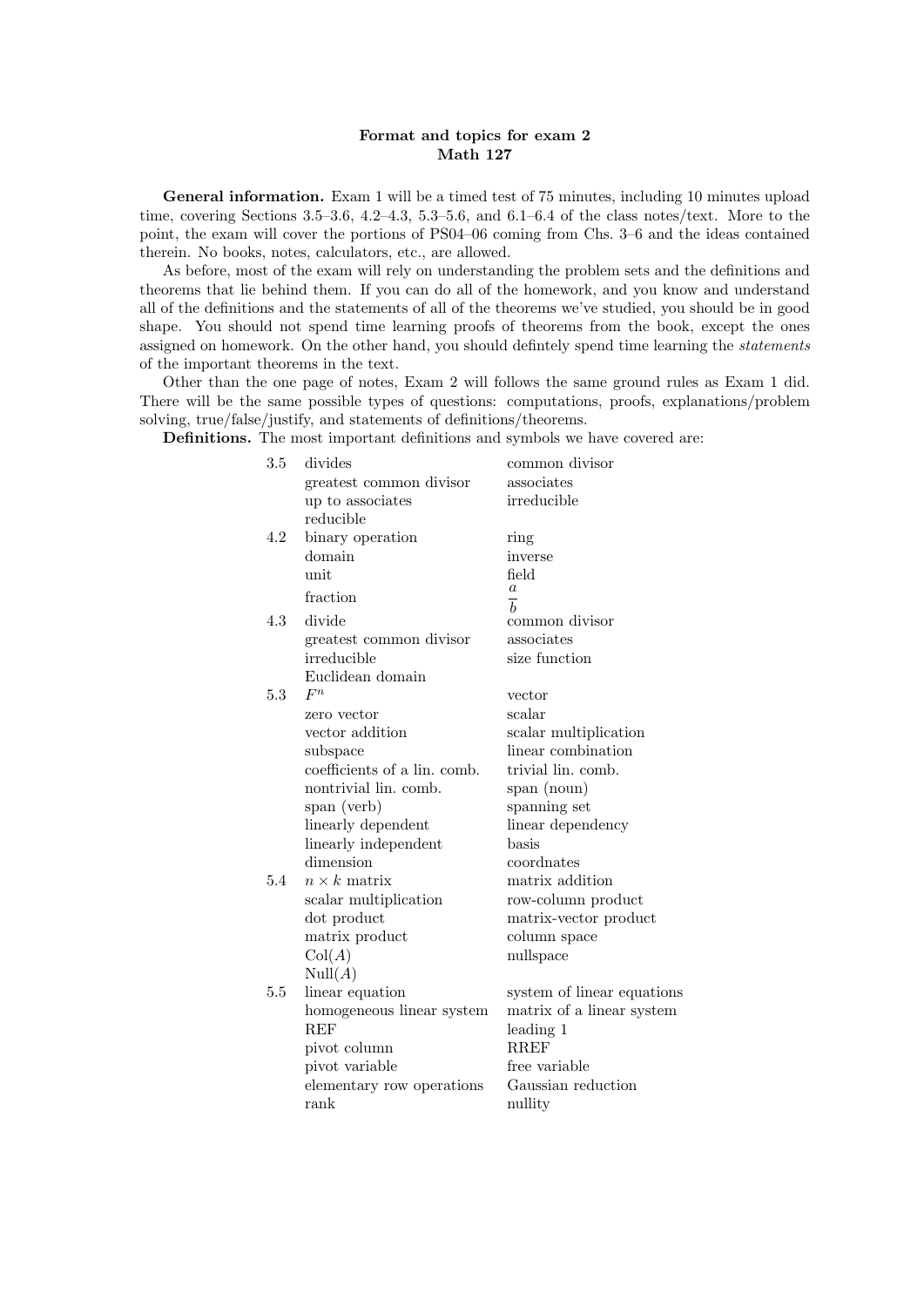| 5.6 | maximal linearly independent set  |                               |
|-----|-----------------------------------|-------------------------------|
| 6.1 | parity check code of length $n+1$ | repetition code of length $n$ |
| 6.2 | bit.                              | bitstring of length $n$       |
|     | code                              | codeword                      |
|     | binary linear code of length $n$  | standard framework            |
|     | encoding                          | decoding                      |
|     | correct                           | read                          |
|     | generator matrix                  | parity check matrix           |
|     | syndrome                          |                               |
| 6.3 | Hamming 7-code                    | $\mathcal{H}_{7}$             |
|     | Hamming 8-code                    | $\mathcal{H}_{8}$             |
| 6.4 | $[n, k, d]$ binary linear code    | Hamming distance              |
|     | Hamming weight                    | Hamming path of length $k$    |
|     | metric                            |                               |

Theorems, results, algorithms. The most important theorems, results, and algorithms we have covered are listed below. You should understand all of these results, and you should be able to state any theorem clearly and correctly. More precisely, you should be able to state any of the theorems, given a reasonable identification of the theorem (either its name or a vague description).

- Sect. 3.5 Euclidean Algorithm for polynomials (Alg. 3.5.4). EA works (Thm. 3.5.6), common divisors divide GCD (Cor. 3.5.7). GCD unique up to associates (Cor. 3.5.9). Unique Factorization for Polynomials (Thm. 3.5.12).
- Sect. 3.6 Bezout's Identity for polynomials (Thm. 3.6.1). Linear equations in  $F[x]$  (Cor. 3.6.3).
- Sect. 4.2 Zero factor property implies cancellation (Thm. 4.2.8). Fields are domains (Thm. 4.2.12). Fraction notation works (Thm. 4.2.14).
- Sect. 4.3 Euclidean algorithm in an arbitrary Euclidean domain (Alg. 4.3.9). Euclidean algorithm gives GCD (Thm. 4.3.10). Euclidean domains have unique factorization (Thm. 4.3.11).
- Sect. 5.3 Span is a subspace (Thm. 5.3.8); a basis gives unique coordinates (Thm. 5.3.15).
- Sect. 5.4 Algebraic properties of matrix multiplication (Thm. 5.4.7). Nullspaces are subspaces (Thm. 5.4.9); columns are linearly independent if and only if nullspace is 0 (Thm. 5.4.10).
- Sect. 5.5 Solving a homogeneous linear system in RREF (Alg. 5.5.3). RREF gives basis for nullspace (Thm. 5.5.5). Gaussian reduction (Alg. 5.5.7). Columns linearly independent if and only if all pivot (Cor. 5.5.10). Finding a basis for  $Col(A)$  (Thm. 5.5.12). Rank-nullity (Cor. 5.5.15).
- Sect. 5.6 Comparison Theorem 5.6.2, Dimension Theorem 5.6.3, dim is min span/max linearly independent (Cor. 5.6.4). Maximal linear independent set is a basis (Thm. 5.6.6); bases always exist (Cor. 5.6.7). Subspace Size Theorem (Cor. 5.6.8).
- Sect. 6.1 Majority logic for repetition code  $(6.1.3)$ .
- Sect. 6.3 Decoding  $H_7$  (Alg. 6.3.2);  $H_7$  corrects 1 error Thm. 6.3.4.  $H_8$  corrects 1 error, detects 2 (Thm. 6.3.6).
- Sect. 6.4 Hamming distance is shortest Hamming path (Thm. 6.4.8), is translation invariant (Cor. 6.4.9), is a metric (Thm. 6.4.11). Nearest-neighbor error correction (Alg. 6.4.12). Nearest neighbor corrects  $\lfloor (d-1)/2 \rfloor$  errors, detects  $\lfloor d/2 \rfloor$  errors (Thm. 6.4.13).

Examples. You will also need to be familiar with the key properties of the main examples we have discussed. The most important examples we have seen are:

- Sect. 3.5 Euclidean Algorithm (Exmp. 3.5.5).
- Sect. 3.6 Euclidean Rewriting example (Exmp. 3.6.2).
- Sect. 4.2 Rings:  $\mathbb{Z}, \mathbb{Q}, \mathbb{R}, \mathbb{C}, R[x], \mathbb{Z}/(n)$ . Fields:  $\mathbb{Q}, \mathbb{R}, \mathbb{C}, \mathbb{Z}/(p)$  (p prime).
- Sect. 4.3 Euclidean domains:  $Z, F[x]$  (*F* a field).
- Sect. 5.3 Bitstrings are elements of  $\mathbb{F}_2^n$ . Subspaces:  $F^n$ , zero subspace, subspace C from Sect. 5.1. Bases for  $F^n$ , zero subspace, subspace C from Sect. 5.1.